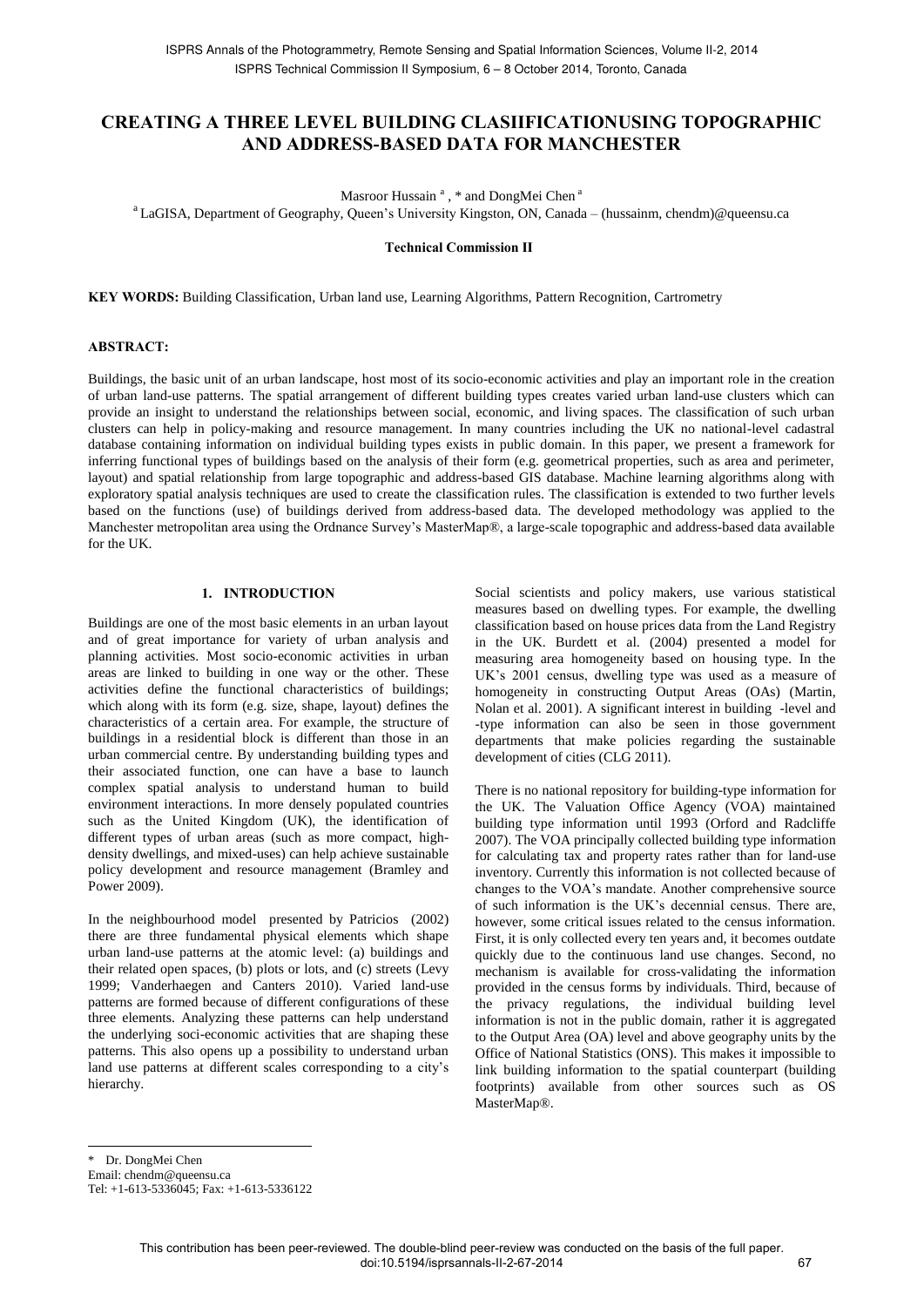The research work carried out at the UK Government level has anticipated the potential of using large scale digital mapping for the purpose of urban analysis, characterising the built up environment, and especially developing National Land Use Database (NLUD) (Harrison 2000; Tompkinson, Morton et al. 2004). The recommendations included the formulization of automated or semi-automated methodology to classify the buildings types (Harrison 2002; Tompkinson, Morton et al. 2004; Wyatt 2004 ; ODPM 2006.).

The objective in this paper is to examine the possibility of using large scale digital framework the Ordnance Survey (OS) MasterMap® (OSMM), created and maintained by Ordnance Survey (OS), the national mapping agency for Great Britain, to model building types in the UK. A classification framework is presented to infer functional types of buildings based on the analysis of their form and spatial relationship. Although the modelling process presented here uses a specific digital data, the principle of classification developed here can be translated and/or modified to other urban areas where similar large scale cadastral datasets are available.

### **2. STUDY AREA AND DATA**

Manchester metropolitan is selected as a test bench for this study. Manchester is situated in the northwest of England (geographical coordinates: 53° 30' 0" North, 2° 13' 0" West) and covers an area of around  $116 \text{ km}^2$ , with a population density of 4,313 people per  $km^2$  (ONS 2012) shown in Figure 1.



Figure 1. Study area – Manchester Metropolitan UK

# **2.1 Data related to buildings**

The OS captures and manages topographic features, both natural (e.g. rivers, forests, grass land) and man-made (e.g. buildings, roads), in a seamless and multi-layered geospatial database at large scale, typically 1:1250 in urban areas and 1:2500 in rural areas (Holland and Allen 2001; OS 2006; OS 2010). There are four separate data layers in the OSMM given in Table 1.

The features in the OSMM are georeferenced to the OS National Grid Reference (NGR) and have a unique identifier, known as Topographic Identifier (TOID, a 16 digit code). The topographic features are arranged into nine different themes one of which is "buildings". Themes are although not part of the formal feature classification, make it possible to select similar features. However, OSMM does not provide information on building types such as tenement, terraced, or semi-detached or detached buildings. This missing functional class information limits the OMSS"s utility. Methods for automatically enriching such databases are needed to be developed (Lüscher, Weibel et al. 2008). The building features for this study were extracted from the topographic layer.

| Data Layer                                        | Description                                                                                                                                                                                     |
|---------------------------------------------------|-------------------------------------------------------------------------------------------------------------------------------------------------------------------------------------------------|
| Topography<br>layer                               | Polygonized representation of more than<br>over 425 million geographic (surface)<br>features.                                                                                                   |
| Integrated<br>Transport<br>Network<br>layer (ITN) | A detailed overview of GB's transport<br>infrastructure. Routable link and node<br>transportation network. ITN consists of the<br>road network and road restriction<br>information (RRI) themes |
| Address<br>Layer                                  | Approximately 28 million residential and<br>commercial properties addresses (including<br>coordinates).                                                                                         |
| Imagery<br>layer                                  | National colour aerial photography at 25cm<br>resolution<br>$Table 1$ Lavare in $OC$ Moster Man $@$                                                                                             |

Table 1. Layers in OS MasterMap®

Address Layer 2 (AL2) is address-based data maintained in OSMM, which it claims to be among the most comprehensive inventory of both residential and commercial addresses in the UK. The addresses in AL2 are represented as point features geo-referenced to NGR with a resolution of less than 1 meter (in most cases). AL2 has evolved from previous products at OS which were initially developed from the Royal Mail"s postcode address file (PAF). However, Martin and Higgs (1997) and Smith and Crooks (2010) pointed out that PAF is not designed to cover the complex hierarchy of mail delivery to addresses such as flats inside a building that do not have unique delivery points and hence may be missing in the OS address database. In some cases a delivery point may be referenced to as a PO Box, a building under a railway arches, a temporary building or a houseboat which are not part of the OSMM framework (OS 2010). In this regard the positional metadata information of AL2 provides valuable and accurate (including positional) information for an address (OS 2011).

Two layers from OSMM, Topographic Layer and Address Layer 2 (Al2) were acquired for this study. Topographic layer is used to extract building features and addresses from AL2 are used.

# **3. METHODOLOGY**

The UK has different building-type classifications including: the National Land Use Database (NLUD) classification schema, ONS"s dwelling-type, Building Regulations 2000 classification, and the one by UK Census (CLG 2010; SI 2010). A hierarchy of urban residential house types $<sup>1</sup>$  was earlier presented by Jones</sup> and Larkham (1991). Also, buildings have different definition in the UK such as dwelling types, accommodation types, house types, or property types, which include "maisonette", "semidetached" and "terraced" (Orford and Radcliffe 2007; Orford 2010; Hussain, Barr et al. 2012).

The objective of this paper is not to implement the full building classification schema given by NLUD or summarized by Orford and Radcliffe (2007). Nevertheless, it may be possible later to target the development of such a detailed classification system

 $\overline{a}$ 

<sup>&</sup>lt;sup>1</sup>A detailed breakdown of different building types can be seen in Orford and Radcliffe (2007).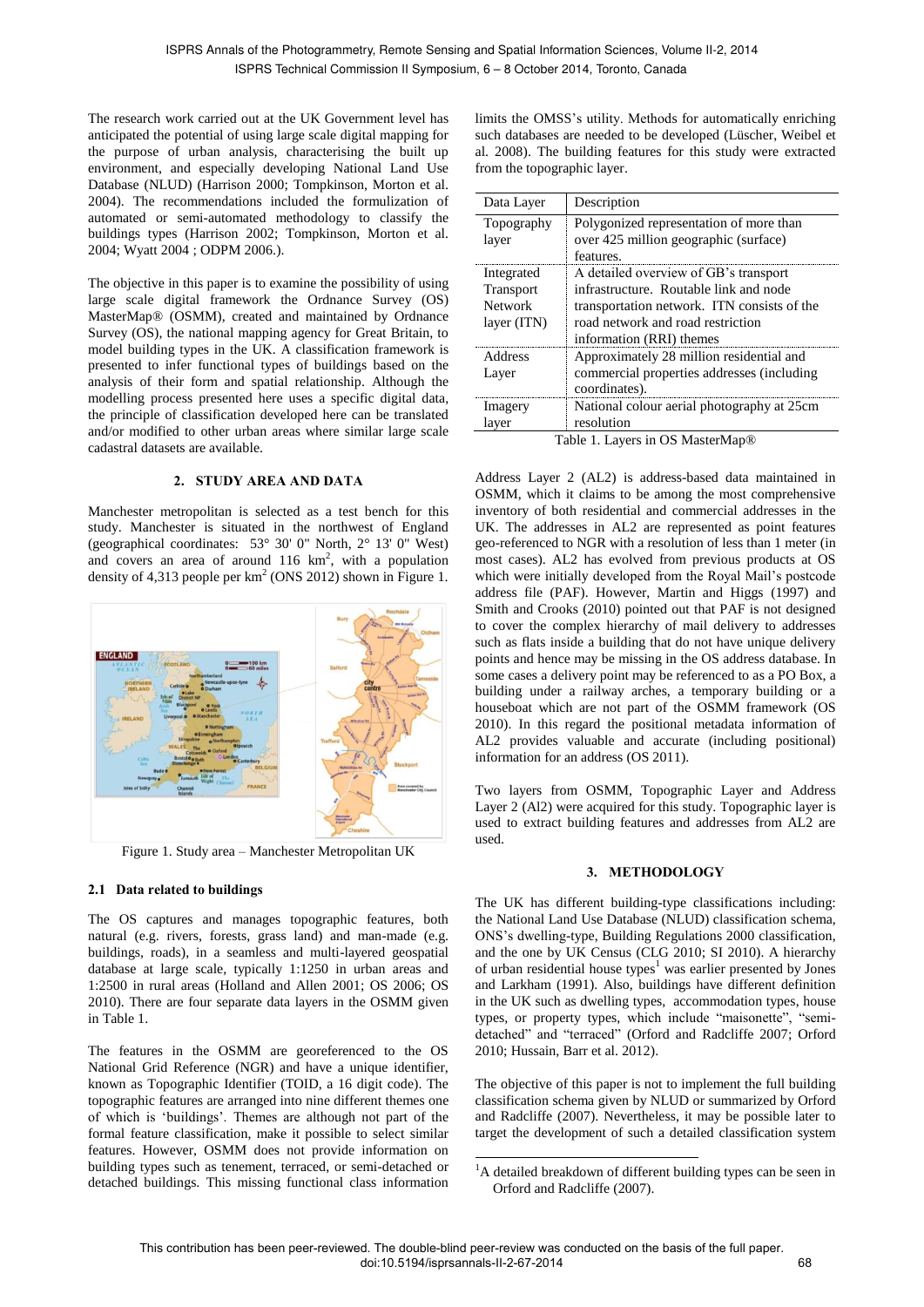by integrating the one developed here with information from other sources. The methodology aims at using information contained in the topography and address layers and infer building classification for every building in the Manchester.

A three tier building classification schema was, hence, inferred for buildings given in Table 2. At the first level, buildings are classified into five classes purely based on their cartometric (morphological) properties and spatial relationships. The second and third levels of buildings classification (based on functions) are achieved by first linking address-based data sets to buildings feature and then by analyzing them.

| Name    | Class            | Description                           |  |
|---------|------------------|---------------------------------------|--|
|         | Detached         | Detached dwelling                     |  |
|         | Semi-            | Semi-detached dwelling                |  |
|         | detached         |                                       |  |
| Level 1 | End-Terrace      | End - Terraced dwelling               |  |
|         | MID-Terrace      | Mid-Terraced dwelling                 |  |
|         | Complex          | With much larger and complex          |  |
|         | <b>Buildings</b> | structure to be considered such       |  |
|         |                  | as offices, plazas, flats or offices. |  |
|         | Residential      | Solely residential usage              |  |
|         | Commercial       | Solely commercial usage               |  |
| Level 2 | Mixed            | Mixed residential and                 |  |
|         |                  | commercial usage                      |  |
|         | ിther            | Not classified - missing flags        |  |
|         |                  | One dwelling only                     |  |
| Level 3 |                  | Two dwellings                         |  |
|         | 3                | Three or more dwellings               |  |

Table 2. A three levels classification hierarchy for buildings

### **3.1 Method for 1st level buildings classification**

Pattern recognition based building classification was presented Earlier (Hussain, Davies et al. 2007; Hussain 2008; Hussain, Barr et al. 2012). It discussed using building morphological properties (i.e. area, perimeter, orientation) and topological spatial relationships (i.e. Adjacency, Neighbourhood) for classification. The concepts from cartometry were used to extract various quantitative variables from the map data (Maling 1989).

The overall process flow for the level building classification for level 1 is given in in Figure 2.



Figure 2. Level 1 Buildings classification model

Various variables extracted for each building is given in Table 3. Both unsupervised and supervised machine learning classification algorithms were considered. Initial exploratory analysis favoured using supervised classification algorithms. Two supervised decision tree algorithms (C5 and CART) were considered. Based on extensive evaluation of the accuracy produced by both the algorithms, it was found the C5 outperformed CART and hence was selected for building classification.

| Variable                   | Variable                             |
|----------------------------|--------------------------------------|
| Building's area            | Building's perimeter                 |
| Sides of a building        | Orientation of a building            |
| Elongation of a building   | Concavity of a building              |
| Building circularity       | <sup>2</sup> Adjacency (see Table 4) |
| Total buildings in a local | Areas of buildings in a local        |
| group of buildings         | group                                |
| Average building size in a | Smallest building's area within      |
| local Group                | local group                          |
| Largest building's area    | Standard deviation of building       |
| within local group         | area within local group              |
| m 11 1 2 2 2               |                                      |

|  | Table 3. Cartometric variables for buildings. |
|--|-----------------------------------------------|
|  |                                               |

| Case.  | Buildings adjacency                                      | Buildings in local                       |  |
|--------|----------------------------------------------------------|------------------------------------------|--|
|        | count                                                    | group                                    |  |
| Case A | $= 0$ ; no side is adjacent                              | $One - itself$                           |  |
| Case B | $= 1$ ; Only one side is<br>adjacent                     | Two – Itself and<br>Second one           |  |
| Case C | $\Rightarrow$ 1; One and More<br>than One sides Adjacent | $>$ 2 – Itself and<br>other in the group |  |

Table 4. Three cases of "building adjacency" and "buildings in a group"

### **3.2 Method for 2nd and 3rd Level buildings classification**

The level 1 building classification results are used to extend the classification to next two levels. The OS AL2 contains entries for both the residential and commercial addresses. By linking addresses to buildings, it is possible to identify building type based on the type of associated address. OS has derived the functional information from VOA CTax and NNDR data sets for each addresses (corresponding to a building) in AL2 by using (OS 2007). There is, however, no classification flag to distinguish between residential, commercial and mix use address (buildings). Also no classification flag to distinguish a building based on the structural form, such as whether it is a detached, semi-detached or terraced building is available. Therefore, using OS AL2 in its current state it is difficult to: (a) identify addresses which correspond to residential, commercial or mix use buildings, and (b) identify addresses which correspond to detached, semi-detached or terraced buildings. One possible solution is to infer these categories by analysing and combining information from classification fields, in AL2 database, describing different functional uses of corresponding buildings. The addresses in AL2 contain 'base function' information (for example dwelling, offices, and churches) and "NNDR functional code" describing various non-residential uses of the corresponding building. It will make it possible to

group buildings into three classes; (a) residential, (b) commercial, and (c) mixed use, by following the above

described criteria.

 2 It is number of adjacent buildings to a building. Similar to 'meet' criteria explained by Egenhofer, M. J. (1994).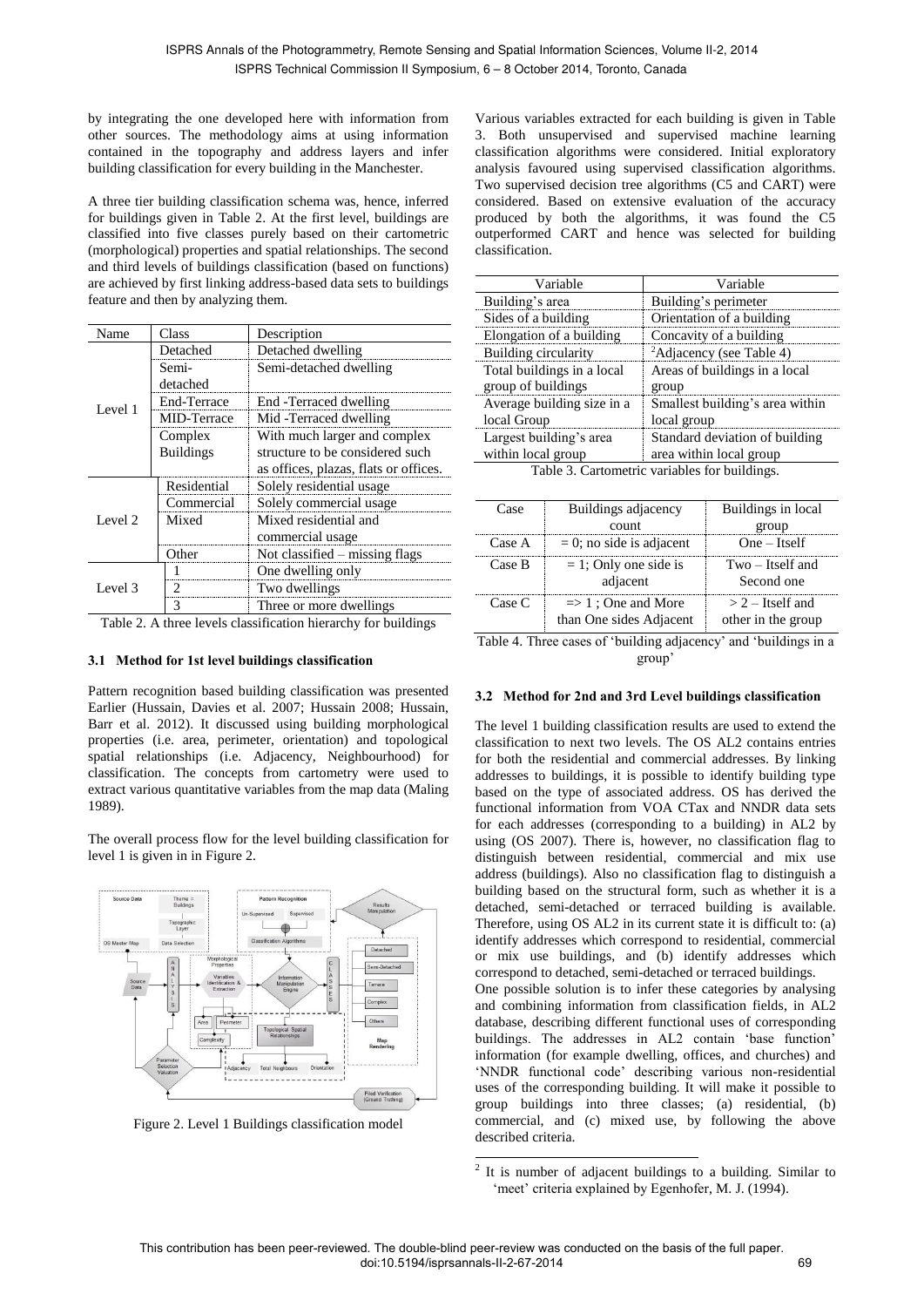The building classification is then extended to  $3<sup>rd</sup>$  level by analysing the count of addresses for each corresponding building. The number of addresses to each building potentially represents number of residences and/or businesses inside that building. The address to building relationship is also useful to classify buildings by understanding sub-building level uses. Buildings such as flats or multi-occupancy dwellings or offices can be identified by analysing the structure and context of and address. For example a residential building divided into flats will usually have more than one residential address associated with it and in some cases they are referred to as 'flat' in the text of the address. This involves the textual pattern analysis of the contents of an address.

# **4. RESULTS AND DISCUSSIOM**

### **4.1 Level 1 buildings classification**

The building features were extracted from OSMM and several pre-processing steps were taken to clean the data and isolate valid residential and commercial buildings. There is a set of 'sandwich' building polygons in topographic layer, which we refer to as non-trivial small buildings. Example of such building polygon is an entrance porch or a garage when two main buildings are connected at the upper stories or by a continuous roof line. Procedures were developed to handle these and much smaller buildings (non-residential) such as independent garages and sheds (Hussain 2008; Hussain, Barr et al. 2012). The number of buildings before and after the treatment is given in Table 5.

| With non-trivial buildings      | <b>Count</b> | Percentage |
|---------------------------------|--------------|------------|
| Valid buildings                 | 170594       |            |
| Small non-residential buildings | 50134        | 22.71      |
| <b>Non-trivial buildings</b>    | 6147         | 2.78       |
| Without non-trivial buildings   | Count        | Percentage |
| Valid buildings                 | 176741       |            |
| Small non-residential buildings |              |            |

Table 5. Summary of the building distribution after processing

The C5 decision tree (DT) classification algorithm, belonging to the supervised-learning family, was applied for buildings classification. Classification rules were created by using the algorithms on the various variables calculated for building features. The level 1 buildings classification results are given in Table 6. The largest group of buildings (44.72%) in Manchester is semi-detached houses followed by terraced housing, 41.68% (end-terraced plus mid-terraced buildings). The smallest group, 5.72%, of residential buildings is detached houses; Group 5 (7.88%) comprises of complex buildings. A classification sample map is sown in Figure 3.

| Class Name                   | Frequency | % age |
|------------------------------|-----------|-------|
| <b>Detached Buildings</b>    | 9751      | 5.72  |
| Semi Detached Buildings      | 76294     | 44 72 |
| <b>End Terrace Buildings</b> | 21327     | 12.50 |
| Mid Terrace Buildings        |           | 29.18 |
| Complex Buildings            |           | 7 88  |

Table 6. The summary of building classification based on selected decision tree model.



Figure 3. Level 1 Buildings classification map

### **4.2 Level 2 and 3 buildings classification**

The  $2<sup>nd</sup>$  and  $3<sup>rd</sup>$  level building classification was created by linking and analysing AL2 addresses to corresponding buildings. The address analysis was based contents, context and address count per building. The AL2 contains entries for both the domestic and non-domestic addresses. The buildings which corresponded to the domestic addresses in AL2 were classified as "residential". Whereas the buildings corresponding to nondomestic addresses in AL2 were classified as "commercial" or "non-residential". In the cases when a single building acquired both the residential and non-residential addresses, that building was classified as "mixed use". Sub-building classification was carried out by understanding the address to building relationships. The addresses in AL2 contain various 'use codes' for the corresponding buildings and were used to identify and analyses commercial properties. The "Base Function" field in AL2 data was used to identify different address-types. The classification process consisted of following steps:

- Removal of unnecessary addresses
- Classification of residential and non-residential addresses
- Linking addresses to buildings
- Building classification based on addresses

There are some non-geographic addresses in AL2 such as mail boxes in shops and offices [Post Office Box, (PO Box)] which do not link to any building seed. Also, AL2 provide positional flags (i.e. 'matched', 'unmatched', 'matched with discrepancy') which describe the accuracy of the position of an address on the NGR. There is another positional information flag which describe either the location of an address is final or it is provisional. This address accuracy information was used to acquire a clean cut of accurate addresses.

The addresses were categorized into residential and commercial classes by using this criterion discussed in section 3.2. The NNDR codes for all non-residential addresses were analysed and addresses were grouped into seven classes given in Table 7.

| 'lass | Description                                     |
|-------|-------------------------------------------------|
|       | Commercial                                      |
|       | Educational, Training and Cultural              |
|       | Industrial                                      |
|       | I eisure                                        |
|       | Miscellaneous                                   |
|       | Non Formula Assessed Public and Other Utilities |
|       | Treasury (Crown)                                |
|       | Not Dwellings - VO NDR Code Missing             |

Table 7. A summary for classification of addresses in AL2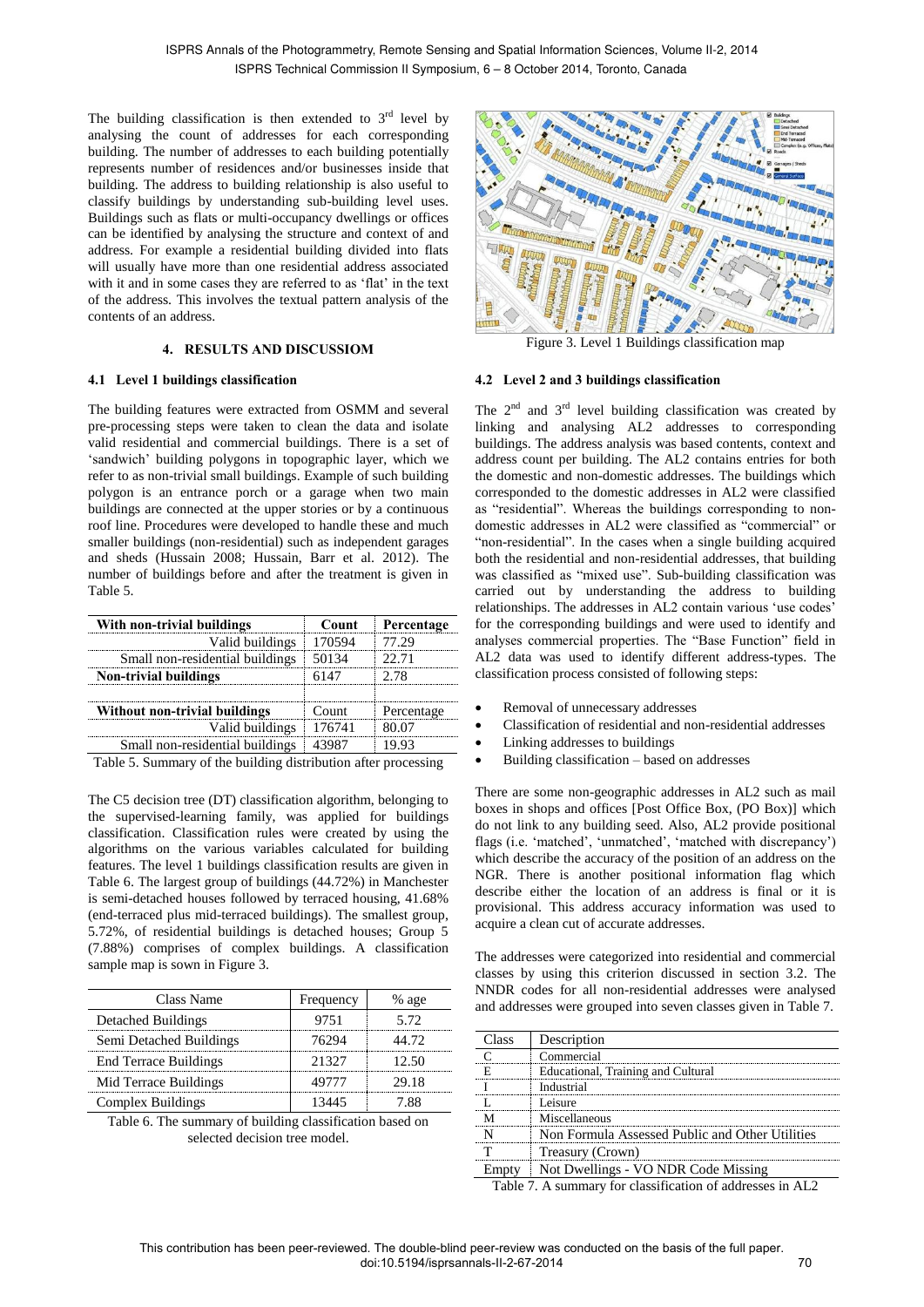The address to building analysis (point in polygon) resulted in a lookup table which allowed to link the results back to building polygons using TOIDs. A large percentage (94.4%) of addresses did not have NNDR code. Only 2.73% of all addresses got one of the commercial flags. Comparatively, a small percentage (5.59%) of non-residential addresses was found in the results. The addresses which got a NNDR code were used to classify corresponding buildings as non-residential. The seven NNDR classes were not used to classify corresponding buildings into those seven classes.

The classified addresses were used to classify corresponding buildings. The results are shown in Table 8. The addresses which did not link to any building feature were not considered for second and third level building classification and were labelled as 'others'.

| Case A – Address to Buildings                                                                     | %age  |
|---------------------------------------------------------------------------------------------------|-------|
| Number of residential address inside buildings                                                    | 99 96 |
| Number of residential address outside<br>buildings                                                | 00.04 |
| Number of non-residential address inside<br>buildings                                             | 98.79 |
| Number of non-residential address outside<br>buildings                                            | 01.21 |
| Case B – Buildings to Addresses                                                                   | %age  |
| Number of buildings contained addresses (both<br>residential and non-residential)                 | 93.50 |
| Number of buildings which did not contain<br>addresses (both residential and non-<br>Residential) | 06.50 |

Table 9. Results of addresses and building matching for AL2

It can be seen from the results that a large percentage of addresses were linked to buildings. From residential addresses 99.96% and from non-residential addresses 98.79% addresses were linked to buildings. Similarly, large percentage (93.50%) of buildings got addresses linked to them, however only 6.50% buildings did not get any address and hence did not get  $2<sup>nd</sup>$  level classification. The buildings with residential addresses were classified as residential and buildings with non-residential addresses were classified as commercial. The cases where a building was found having both the residential and commercial flags attached to it was classified as "mixed uses". The buildings which did not get any address, residential or nonresidential, were classified as "Other". The  $2<sup>nd</sup>$  level building classification result is given in Table 9.

| Class Level: Second | Percentage |  |
|---------------------|------------|--|
| Residential         | 88.76      |  |
| Commercial          | 04.04      |  |
| Mixed Use           | 00.70      |  |
| <b>Others</b>       | 06.50      |  |

Table 9: Results for second level building classification

It was possible to create first level classification for all the buildings in the study area. A large proportion 93.50% of buildings got second level classification. However 6.50% buildings were unable to get second level classification. This is because of the reason that no address information was found for these buildings.

There can be 1:1 (one to one) and/or n: 1 (many to one) linking between addresses and buildings. Also, the structure of addresses can also be different. A simplest case is when one address correspond to one building and it has only building and street level information. A more complex situation is when more than one addresses are linked to a single building the address structure is different. In such cases address may have sub-building level (inside a building) information.

The third level building classification was created by interpreting the address structure and number of addresses linked to each building. In many cases, it was found that addresses with sub-building level information contained some key words such as "Flat", "Court", "Apartment", "Room", "Floor", "Suite" or 'Caravan Site'. These key words were used to select and classify corresponding buildings to as "Flats and Apartments" and "Caravan Site". The addresses were aggregated to building level and number of addresses for corresponding building was calculated.

Buildings were classified based on three configurations of addresses: the cases where there is only one address, the cases where there are two addresses and cases where there are three or more addresses attached to buildings. A subset (as the table was too big) of the results based on  $1<sup>st</sup>$ ,  $2<sup>nd</sup>$  and  $3<sup>rd</sup>$  level are shown in Table 10.

| $1st$ Level                 | $2nd$ Level | $3rd$ Level                                        | %age  |
|-----------------------------|-------------|----------------------------------------------------|-------|
| MID-Terrace                 | Residential | 1 Dwelling                                         | 31.98 |
| Semi-detached               | Residential | 1 Dwelling                                         | 30.72 |
| End-Terrace                 | Residential | 1 Dwelling                                         | 14.87 |
| Detached                    | Residential | 1 Dwelling                                         | 3.25  |
| Semi-detached               | Residential | 2 Dwellings                                        | 1.23  |
| MID-Terrace                 | Commercial  | 1 Dwelling                                         | 0.89  |
| Complex<br><b>Buildings</b> | Residential | Flats and<br>Apartments: 3<br>or More<br>Dwellings | 0.69  |
| Detached                    | Commercial  | 1 Dwelling                                         | 0.17  |
| Complex<br><b>Buildings</b> | Residential | 2 Dwellings                                        | 0.16  |
| Detached                    | Residential | 3 or More<br>Dwellings                             | 0.12  |
| Complex<br><b>Buildings</b> | Mixed Use   | 2 Dwellings                                        | 0.12  |
|                             |             |                                                    |       |
|                             |             |                                                    |       |

Table 10: Results for  $1<sup>st</sup>$ ,  $2<sup>nd</sup>$  and  $3<sup>rd</sup>$  level building classification

Thematic maps were produced using GIS to render results (an example is Figure 4). The accuracy of the classification was evaluated by ground truth exercise. Samples for various sites in the town were selected and classification results were manually cross checked. A comprehensive statistical accuracy assessment was out of the scope. The filed survey indicated the accuracy to be more that 92% and most of the errors were tracked back to errors in data. There were data issues such as missing addresses in AL2 and missing building or wrongly classified buildings in the topographic layer. The errors related to the classification algorithms were found to be comparatively fewer. Example of site used for field survey is given in Figure 5.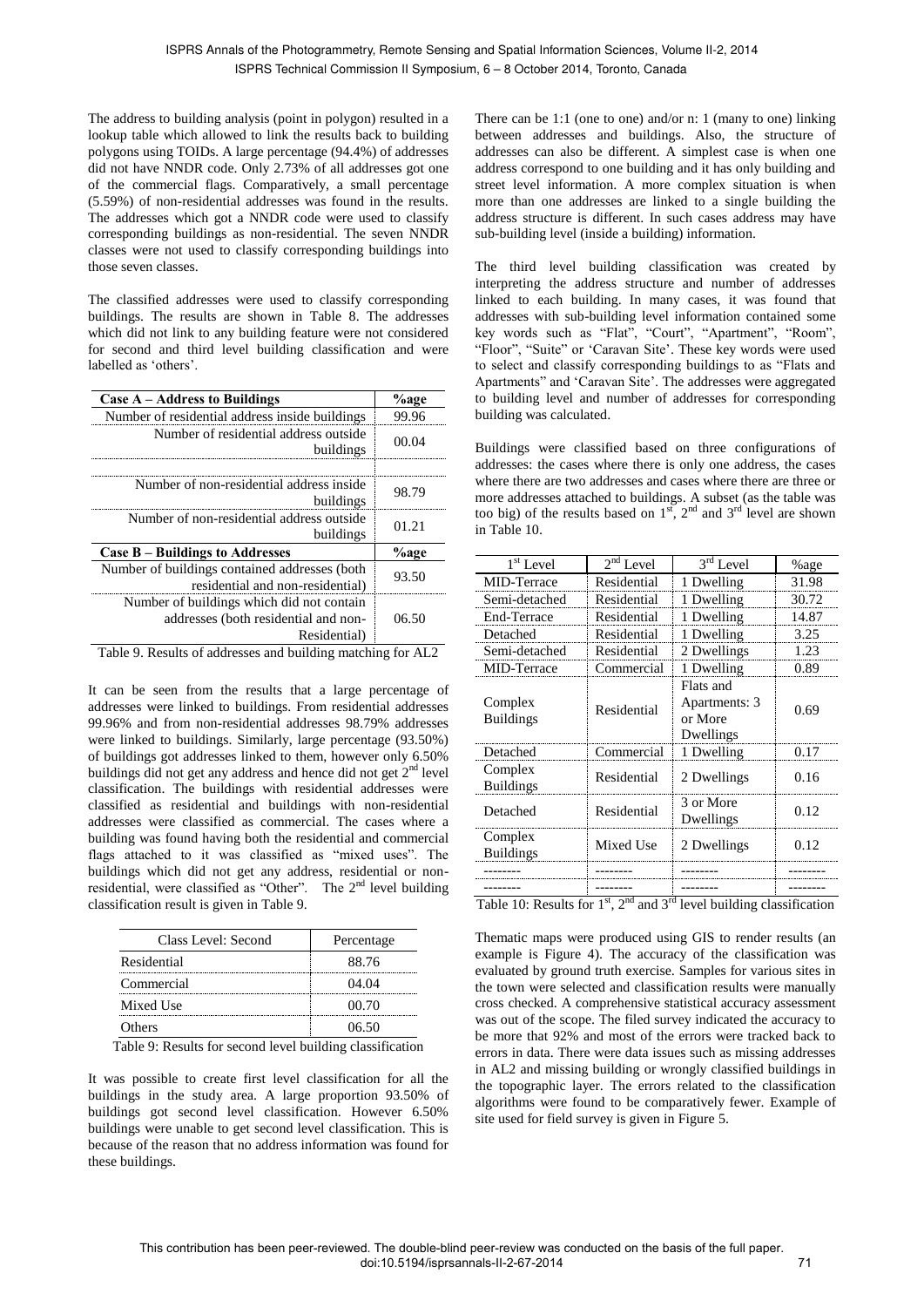

Figure 4. An example for Level 3 building classification



Figure 5. An example for filed verification

#### **5. CONCLUSION**

The objective in this paper was to evaluate the potential of using structured large scale topographic and address data for the UK to infer building classification. There are several land use classification schema exist in the UK. Beside the long history of interest in the land information and surveys, there is unfortunately no single data set in the public domain providing building type and use information in the UK. A classification encompassing built type and the functional use can provide a base to various socio-economic analyses and also can help sustainable management in densely populated countries.

A three level building classification schema was inferred and methodologies designed to achieve the classification. The results showed the potential of using existing large scale and the address based data to achieve the desired building classification. The methods used allowed exploiting the cartometric properties and spatial relationships to infer the building type classification at level 1. Also, the integration of address based data to building enabled achieving level 2 and 3 classifications.

A limited ground survey was carried out to validate the results. However, a comprehensive statistical analysis using existing classified data would help better evaluate the results and methodology. The evaluation of the results indicated that most of the times the errors were related to the errors in the source datasets. The completeness of both the building and address database is a benchmark for the percentage of the accuracy. In the current methodology it was not possible to cross check the completeness of both the products by OS. Other address database such as The National Land & Property Gazetteer (NLPG) in the UK can be used to verify the accuracy and completeness of AL2. The topographic layer also does not provide vertical (height) information regarding buildings. One

solution would be to use the 3D data from LiDAR or introduce attribute based measurements of premise size from sources such as VOA surveys.

The framework was tested in Manchester, UK, however, it is recommended that it be re-run and tested in other areas of the UK, using the same sources of data, to evaluate its generality and accuracy. While the model is currently based on specific UK data sets, all the concepts can be applied to any cadastral data which include building footprints and geo-referenced attribute data. Such applications could either be area specific, where particular data sets are available for the whole of the area, or could be adapted to allow land use classes to be fully generalized between countries.

#### **ACKNOWLEDGMENT**

The authors would like to express their appreciation to Ordnance Survey, UK for providing the data sets.

The author, Masroor Hussain, thank Dr. Robert Barr (OBE) and Dr. Christopher Davies at The University of Manchester UK, for their support of the PhD research project of which this paper is a part.

#### **REFERENCES**

Bramley, G. and S. Power (2009). "Urban form and social sustainability: the role of density and housing type." Environment and Planning B: Planning and Design **36**(1): 30- 48.

Burdett, R., T. Travers, et al. (2004). Density and Urban Neighbourhoods in London. London, Minerva plc**:** 82.

CLG (2010). English Housing Survey: Housing stock report 2008. London, Communities and Local Government**:** 174.

CLG (2011). Planning Policy Statement 3 (PPS3): Housing. London, Communities and Local Government**:** 29.

Harrison, A. (2002). Extending the dimensionality of OS MasterMap™: land use and land cover. the agi conference at GIS.

Harrison, A. R. (2000). The National Land Use Database: developing a framework for spatial referencing and classification of land use features. AGI Conference at GIS, Olympia.

Holland, D. A. and L. E. Allen (2001). "The Digital National Framework and Digital Photogrammetry at Ordnance Survey." Photogrammetric Record **17**(98): 291 - 301.

Hussain, M. (2008). Automated Urban Land Use Classification and Change Monitoring. Geography. Manchester, The University of Manchester. **Doctoral**.

Hussain, M., R. Barr, et al. (2012). Building-based urban land use classification from vector databases in Manchester, UK. The 20th International Conference on Geoinformatics (GEOINFORMATICS), Hong Kong.